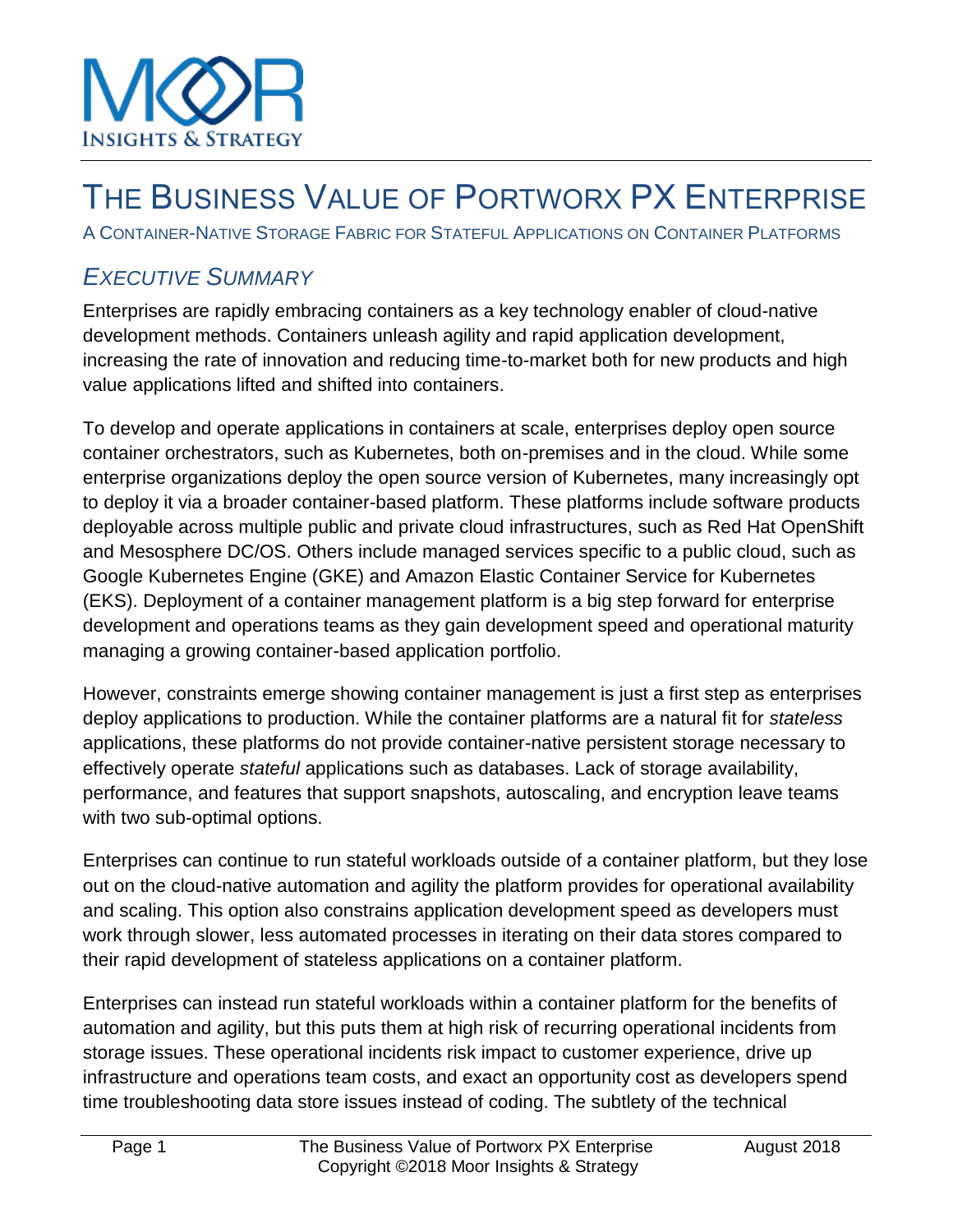challenges encountered when applying common storage options to support stateful applications on container platforms surprises many enterprises.

For example, consider the use of traditional network-attached storage (NAS) with the widely popular cloud storage option of Ceph. A Ceph cluster is operated without the automation benefit of container orchestration when deployed outside of a container platform. In addition, the cluster suffers a significant performance penalty in I/O latency due to its block storage on object storage implementation and network transit latency between the application in the Kubernetes cluster and the Ceph storage nodes. As an alternative, enterprises can deploy Ceph within a Kubernetes cluster to gain the benefit of automation; however, Kubernetes is not able to coordinate placement of application containers with their data in Ceph replicas. As a result, I/O performance still suffers from the increased network transit latency versus locally attached storage as well as Ceph's block-on-object storage I/O path latency.

Enterprises commonly expect cloud block storage, such as Amazon EBS, to better enable automation and deliver the performance desired for container storage, but what they often find is an operational mismatch. Kubernetes is designed to automate rapid, repeated scheduling and replacement of containers to address cluster health issues. Cloud providers designed cloud block storage for switching volume connections across compute nodes at virtual machine (VM) provisioning rates where delays of seconds to minutes in switching connections, including with occasional failures, have normally been tolerable. At the scale of use and frequency of volume to node connection switching associated with distributed applications on container platforms, these delays and failures undermine the platform's automation value as they result in recurring operational issues.

These sub-optimal storage options for container-based stateful applications create a set of risks for enterprises deploying container platforms. These risks include potential cost increases for operations teams and reduced developer productivity – as developers spend time aiding operations instead of coding. Over-provisioning of infrastructure to work around storage availability and performance challenges can also prove to be costly. In addition, there is a platform integration risk resulting from the mismatch of cloud infrastructure platform focus on machine-centric capabilities (e.g. volume-based backups, single availability zone resources) versus container platform focus on application-centric capabilities (e.g. application-level backups, multi-availability zone scheduling).

We believe Portworx provides a compelling, container-native, persistent storage solution that enables operation of stateful applications within the same container platform as an enterprise's stateless applications. Portworx's unique storage solution delivers the availability, performance, and features necessary to minimize stateful application operations costs which, as this paper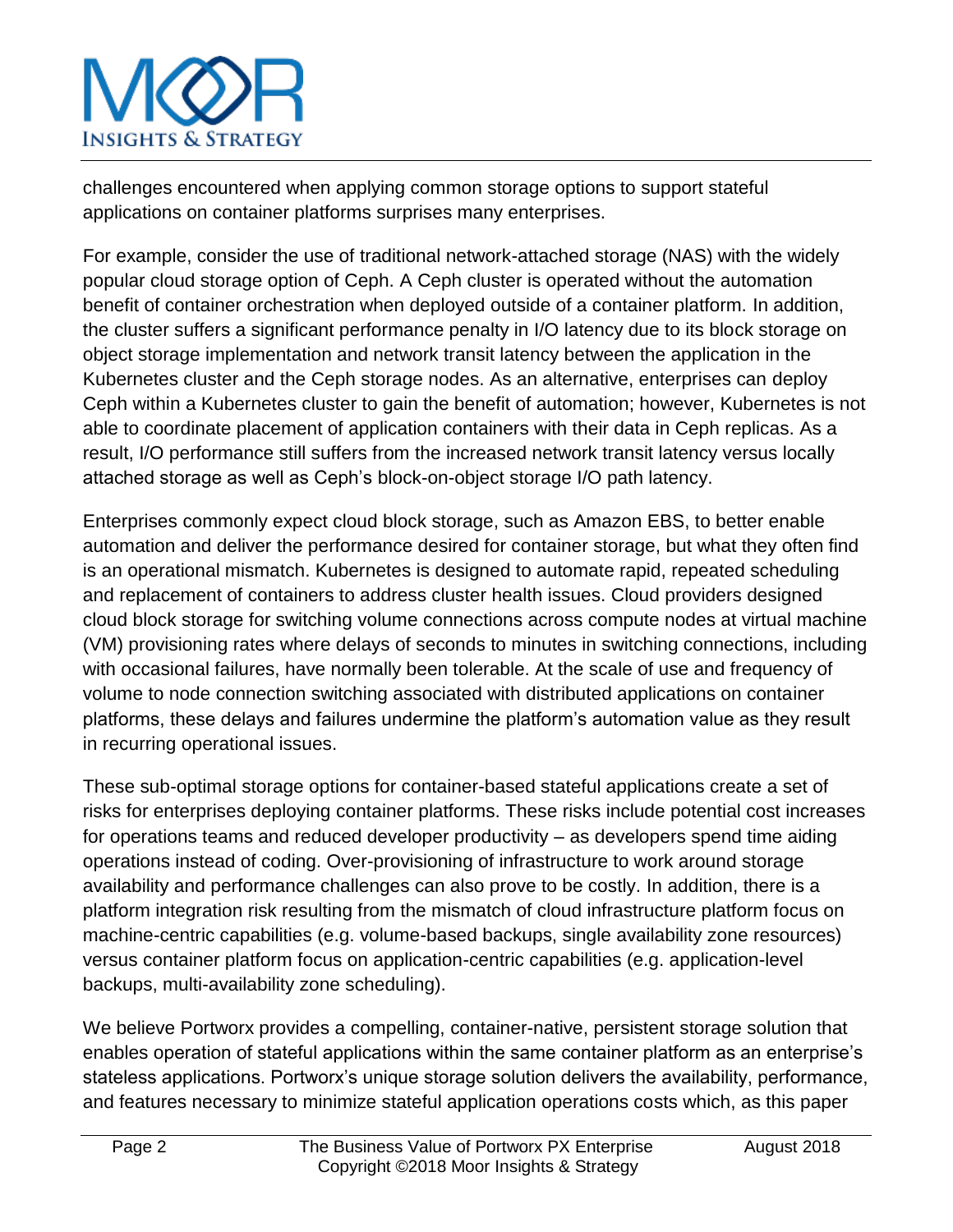## Insights & Strategy

shows, can easily exceed \$1 million per year across staff and support contracts. These capabilities can also reduce compute infrastructure costs for some workloads by 40-60 percent for savings that can grow to more than \$1 million per year. Most importantly, improved revenue growth from an optimal customer experience and increased developer productivity can also be achieved, although they are more difficult to quantify in impact.

This paper provides an in-depth review of these topics as indicated below.

| The Cost of Increased Operations and Reduced Developer Productivity 11 |  |
|------------------------------------------------------------------------|--|
|                                                                        |  |
| Business Value in Reduced Operations and Infrastructure Cost 14        |  |
|                                                                        |  |
|                                                                        |  |

### *ENTERPRISE CHALLENGES USING NON-CONTAINER NATIVE STORAGE*

The challenges with running stateful containerized applications in a performant, operationally reliable way are often not well recognized. In many cases, enterprises are still early enough in their use of containers that there is lack of awareness of the challenges they will need to overcome to run container-based stateful applications in production. As an enterprise's container use matures into adoption of a full-fledged container platform, there is a common expectation that either the platform will provide persistent storage or that existing NAS capabilities will suffice.

Lack of awareness is understandable since enterprises have been conditioned for decades to expect they can operate their data stores (e.g. databases, big data workloads, queues, keyvalue stores, etc.) with in-house operations expertise. This was achievable in the days of big bets on a small set of core relational databases (e.g. Oracle Database, Microsoft SQL Server, etc.). It became more of a stretch as the secondary set of more organically adopted open source databases grew to include MySQL, Redis, and MongoDB, which was common even up until recent years in cloud computing.

However, application development in new areas in the past few years has furthered a proliferation in the types of data stores to include high performance open source options like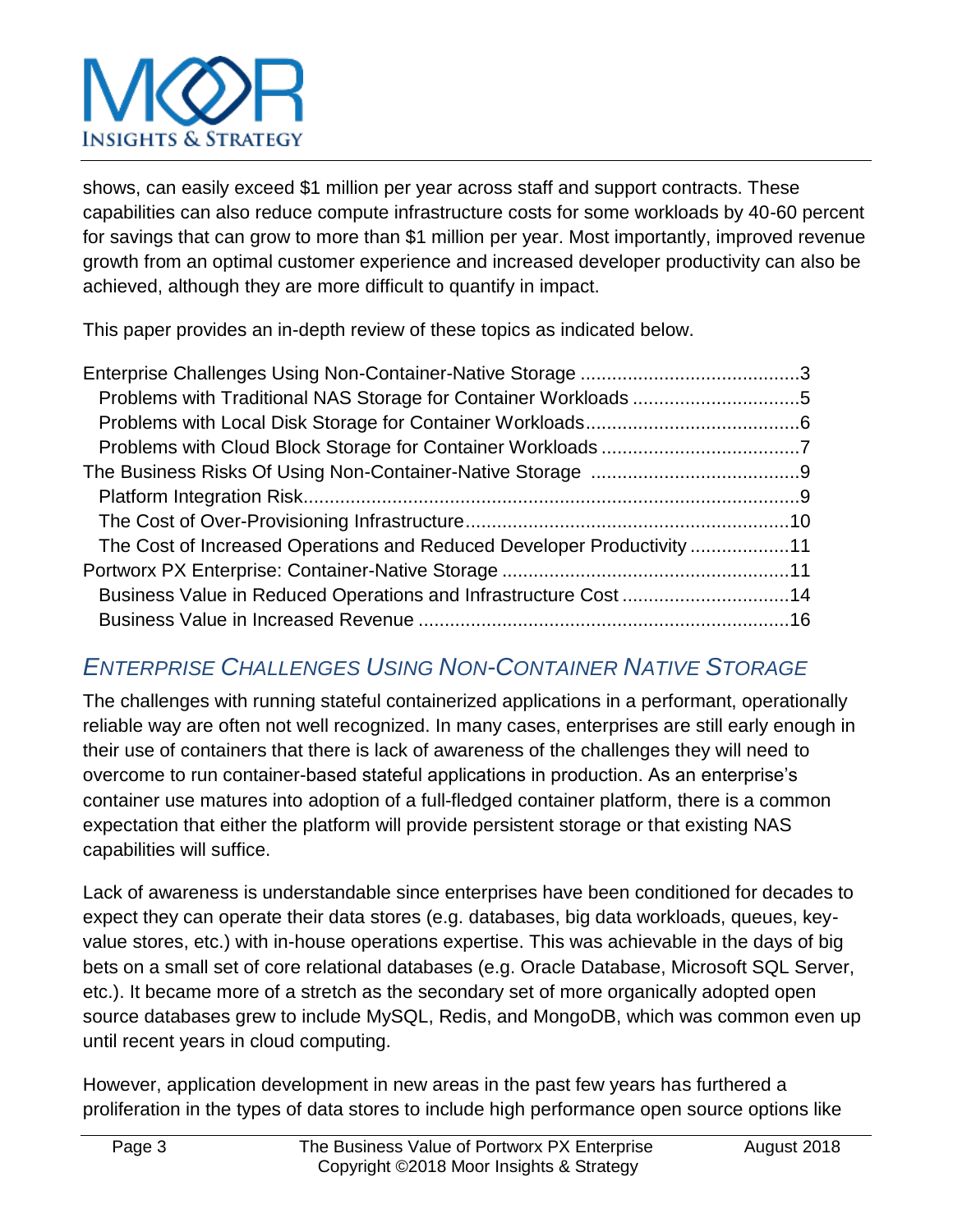Cassandra, Kafka, and Spark. These new fields include big data analytics, machine-learning based artificial intelligence (ML based AI) and Internet of Things (IoT). A typical enterprise is likely to run at least 10 to 20 different data store technologies as part of its application portfolio. Developing the expertise necessary to operate these many, increasingly complex data stores becomes difficult from staffing and cost perspectives. Recruiting and retaining this expertise is challenging as staff costs can exceed \$1 million<sup>1</sup>, and vendor support subscriptions to aid these teams can cost hundreds of thousands of dollars. <sup>2</sup> Additionally, the operational requirements of containerized data stores are different than traditional VM-based databases, further straining operations teams. Enterprises must recognize the business value of empowering developers to use the best tool for the job and consider options that help manage such a diverse set of data stores. This is critical to minimizing staff and support subscription costs as well as to avoid constraining the options of application development teams.

Enterprises turn to container platforms to deploy and manage stateful services because these platforms have captured application-specific operational best practices for operating compute resources in scripted automation conducted by the container orchestrator, whether using Kubernetes, DC/OS's Marathon, or other container orchestrators. This automation of compute resources greatly eases their organization's empowerment of developers to experiment with new data stores and easily operate those taken into production use, including deployment, scaling, updating, and maintaining availability through infrastructure failures.

While the container platform automates the management of compute, it does not automate the management of storage. Enterprises commonly expect their existing persistent storage options, such as clustered NAS solutions like Ceph or GlusterFS, or cloud block storage, such as Amazon EBS, will meet their needs for containerized applications as well. These options present challenges that tend to be subtle performance and availability issues that cause intermittent, unexpectedly painful incidents in production operation much more than show up as functional problems in development and testing environments. It is critical that enterprises understand the limitations inherent in running mission critical stateful applications using noncontainer optimized storage.

l <sup>1</sup> For example, 10 database operations staff members could be necessary to manage 10 different types of data stores 24x7 (e.g. MySQL, MongoDB, Cassandra, etc.), including multiple database instances of each type and assuming each team member is cross-trained across multiple data store types. At \$150,000 in average fully loaded (compensation plus benefits, office space, equipment, etc.) annual cost per team member, the total annual cost for the team would be \$1,500,000.

<sup>&</sup>lt;sup>2</sup> Software support subscriptions for data stores commonly cost \$1,000 to \$10,000 per year depending on type and scale of nodes supported. An example cost would be 10 types of data stores with an average of five database instances per type over an average of six nodes per database instance at an average of \$1,000 per node, resulting in \$300,000 per year in subscription support cost.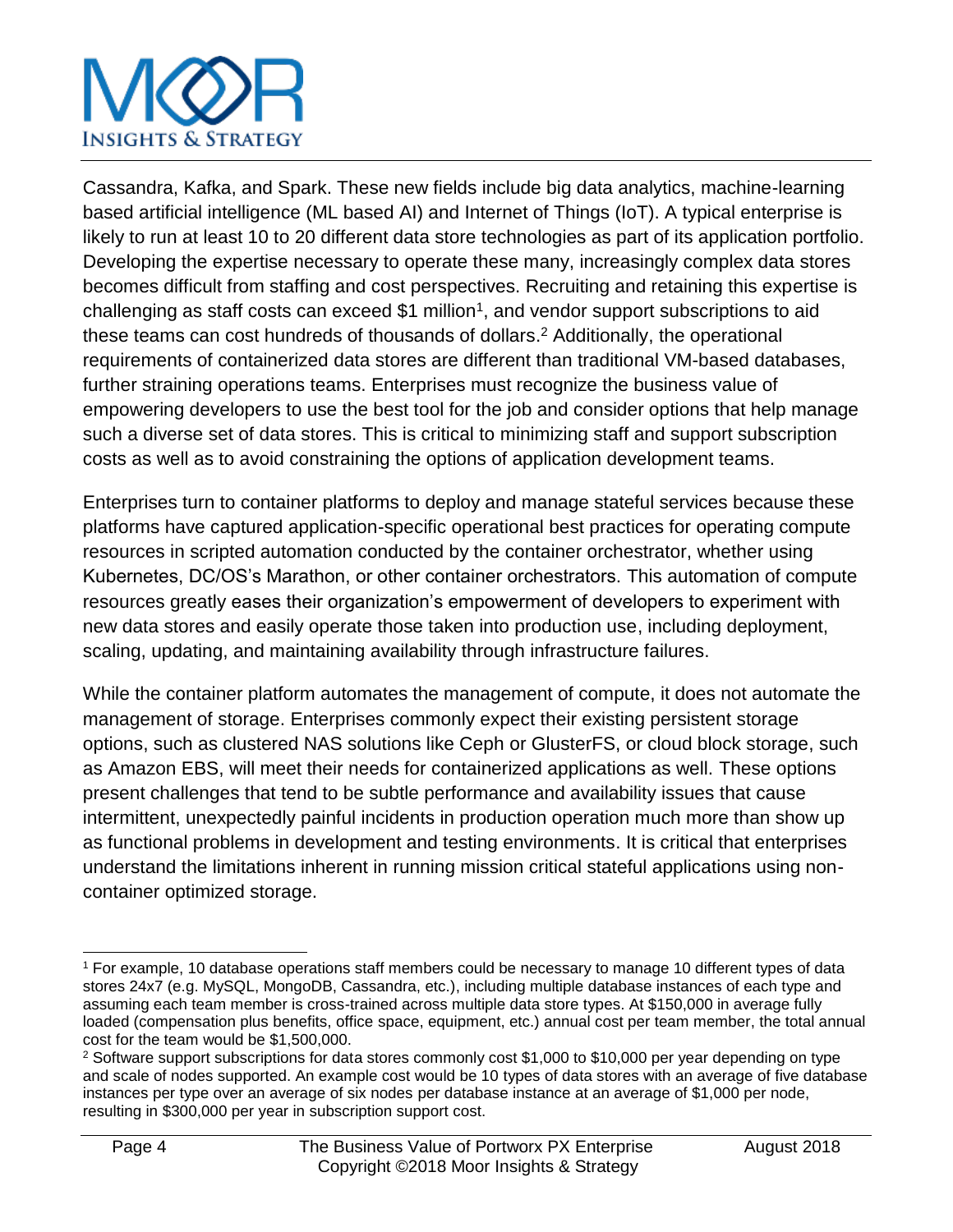

#### **Problems with Traditional NAS Storage for Container Workloads**

Some enterprises try to use traditional storage they have already deployed as the persistent storage for containerized applications. For example, Ceph is considered a top clustered NAS option for block storage for containers. Ceph is a relatively mature open source storage technology that delivers on features, including encryption and replication for availability.

Enterprises typically deploy Ceph separate from compute on storage-specific server nodes to supply high density storage and support Ceph's significant CPU resource requirements. The CPU requirements are, in part, driven by its multi-stage data path. Ceph must conduct a block to object mapping step as it implements block storage by mapping it into object storage. In addition, Ceph uses the Linux file system to handle reads and writes to disk, so its file system hands off I/O operations to the Linux file system instead of handling them directly.

This data path complexity results in latencies that can quickly run from single-digit into doubledigit milliseconds, especially when using synchronous replication across nodes. This delivers average and worst-case latencies on the upper end of what high performance databases under high production application load can tolerate. As Ali Zaidi, director of Platform Services a[t](https://portworx.com/customers/) [DreamWorks Animation,](https://portworx.com/customers/) explains, "Before deploying Portworx, we struggled to find a data services layer that allowed us to take advantage of Kubernetes automation without using a centralized storage solution like a SAN or Ceph, an anti-pattern for most of our databases."

Beyond the performance challenges, the separate deployment of storage from the container cluster requires enterprise operations teams to provision and manage the storage themselves. This forgoes the automation benefit of the container platform in common operations such as upgrades, scaling, node failures, and network failures, which introduces infrastructure and operational resource complexity and costs that enterprises would much rather avoid.

Attempts exist, for example via the Rook project, to bridge NAS software like Ceph into a more container-native model by deploying the storage cluster using block volumes of the container cluster nodes (NAS or local disk). This approach can address operations pain by utilizing the container platform to manage some of the storage cluster operations; however, the performance benefit is more limited. The solution lacks container cluster scheduler integration necessary to land replacement containers (i.e. after failures) on cluster nodes containing the storage volumes with their data. This results in varied I/O latency per container depending on the distance between the container and its data within the cluster.

Even assuming the Rook project adds scheduler integration in the future, the project will improve the I/O latency for reads by removing the network transit latency but still leave the single-digit millisecond level latency impact from the complexity of Ceph's I/O mapping steps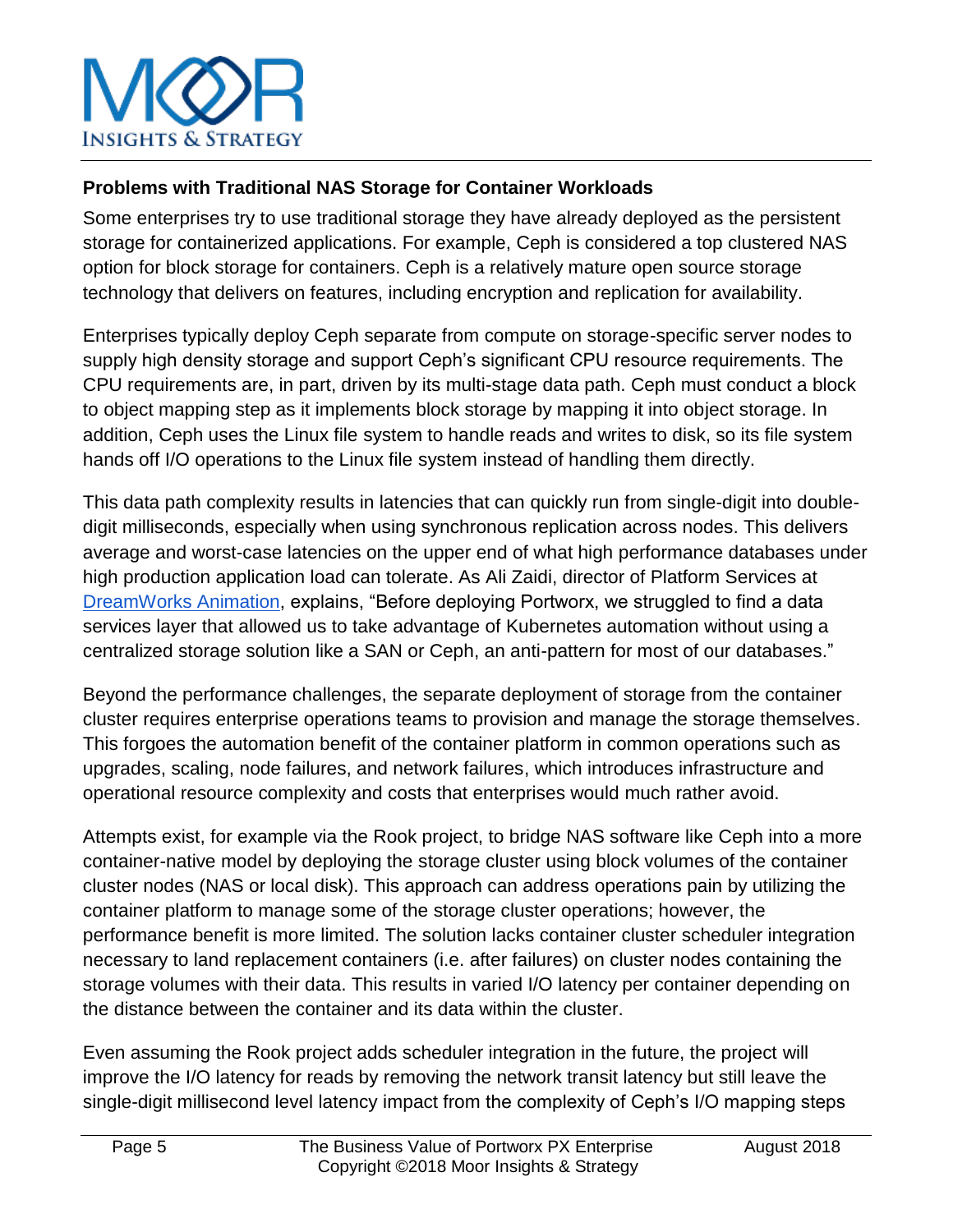versus less than 1 millisecond latencies typical of I/O direct to local solid-state drives (SSDs). It would not improve write latency since those operations must still transit the network for synchronous replication, including across Availability Zones (AZs) or their equivalents in multiple on-premises data centers designed for high availability applications.

Enterprises sometimes consider GlusterFS as an alternative to Ceph for container-native NAS, but GlusterFS is designed for file storage, not as a block store for databases. It can satisfy file sharing when monolithic applications are refactored to pull file data and database components out from the stateless applications themselves, but as its documentation explains, "Gluster does not support so called 'structured data', meaning live, SQL databases".<sup>3</sup> GlusterFS can also be sub-optimal for data-intensive data store applications outside of databases for various architectural reasons. For example, it scales sub-optimally with high volume counts per node because each GlusterFS volume has its own process consuming memory and CPU resources, resulting in linear resource consumption with volume count.

### **Problems with Local Disk Storage for Container Workloads**

An alternative approach to clustered NAS is to use the local disks on each server of a container cluster. This can be useful when optimizing heavily for high performance via low I/O latency and high I/O operations per second (IOPS). However, the first challenge with this option is that it requires custom feature implementation or additional software to address lack of encryption, snapshots, replication, class of service, and other common enterprise features.

The second challenge is the performance risk to critical applications during recovery from failures or updates that result in scheduling replacement containers on new nodes. When using local storage, many modern databases will recover by recreating the lost dataset on the new node. This "application level replication" has potentially significant impact to performance during the restoration of the data to the new container node's local disks, risking transient impact to the customer experience, which can be difficult to monitor, measure, and mitigate.

Increasing the replication count in the data store application with additional compute nodes and/or more resources provisioned per node (for example, network I/O bandwidth) can help mitigate the performance impact during recovery. However, each option involves multiplying infrastructure costs and increasing operational costs of managing what could be a 50-100 percent increase in compute resources. This also typically requires an operationally intensive approach to the handling of upgrades, failures, and scaling to maintain the data store's performance. Therefore, local disk is normally an option of last resort.

l <sup>3</sup> Per Gluster's documentation at<https://docs.gluster.org/en/v3/Install-Guide/Overview>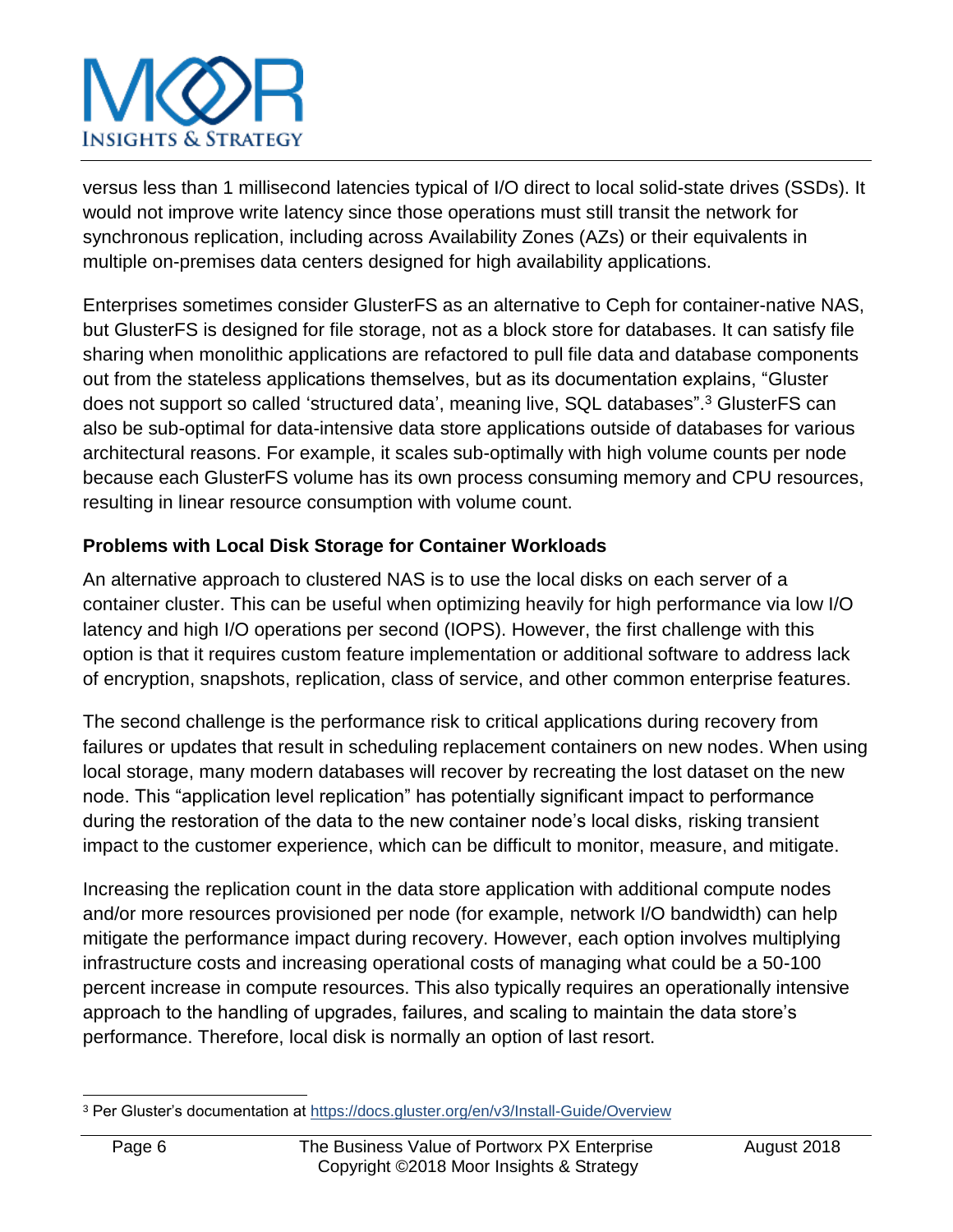

#### **Problems with Cloud Block Storage for Container Workloads**

To address the challenges of clustered NAS and local disk use, enterprises often expect to be able to rely on persistent block storage from their cloud infrastructure such as Elastic Block Storage (EBS) volumes on Amazon Web Services (AWS). This option is programmatically straightforward, provides strong per-volume feature support (encryption, snapshots, etc.), and can deliver consistent performance, though at a latency in single-digit milliseconds.

This can be an acceptable solution for statically provisioned databases when the application performance impact during recovery and operational work is tolerable after each compute node – or storage volume failure in cases of compute detachment failures or lost volumes per EBS's 0.1-0.2% annual failure rate (AFR), for example. This can apply to a small scale relational database that is rarely updated, not scaled up or down elastically, and whose performance is not critical to business delivery of customer experience or internal productivity. However, this normally represents only a fraction of an enterprise's production data store footprint.

A greater need for consistent performance and operational automation exists for the larger enterprise footprint of relational databases operated at greater scale and in situations critical to business delivery. This is particularly true when operating data stores that have more complex updating schemes and/or employ elastic scaling to address difficult to predict application workload peaks while optimizing for cost, such as NoSQL stores like Elasticsearch and Kafka. This dynamic provisioning of containers and the scale of containers subject to infrastructure failures multiplies the frequent provisioning and movement of cloud block storage volumes, a time consuming and fragile process.

Shifting the storage volume connection for each replacement container after an infrastructure failure or data store application update involves:

- Unmounting the storage volume(s) from the impacted container(s);
- Detaching the volume(s) from the impacted compute instance(s);
- Reattaching the volume(s) to the new compute instance(s); and
- Mounting the volume(s) to the new container(s).

Note, these actions are required for each scheduled replacement container. (Newly scheduled containers for scale-up events only require attachment and mounting.) Some operational issues, for example partial network failures (e.g. network partitions) and cluster affinity setting updates, can result in the scheduling of many replacement containers at once. Each of these "day 2" operational issues can be low in frequency, but issues can easily result in one to two orders of magnitude in aggregate more storage volume shifts than in the case of a simple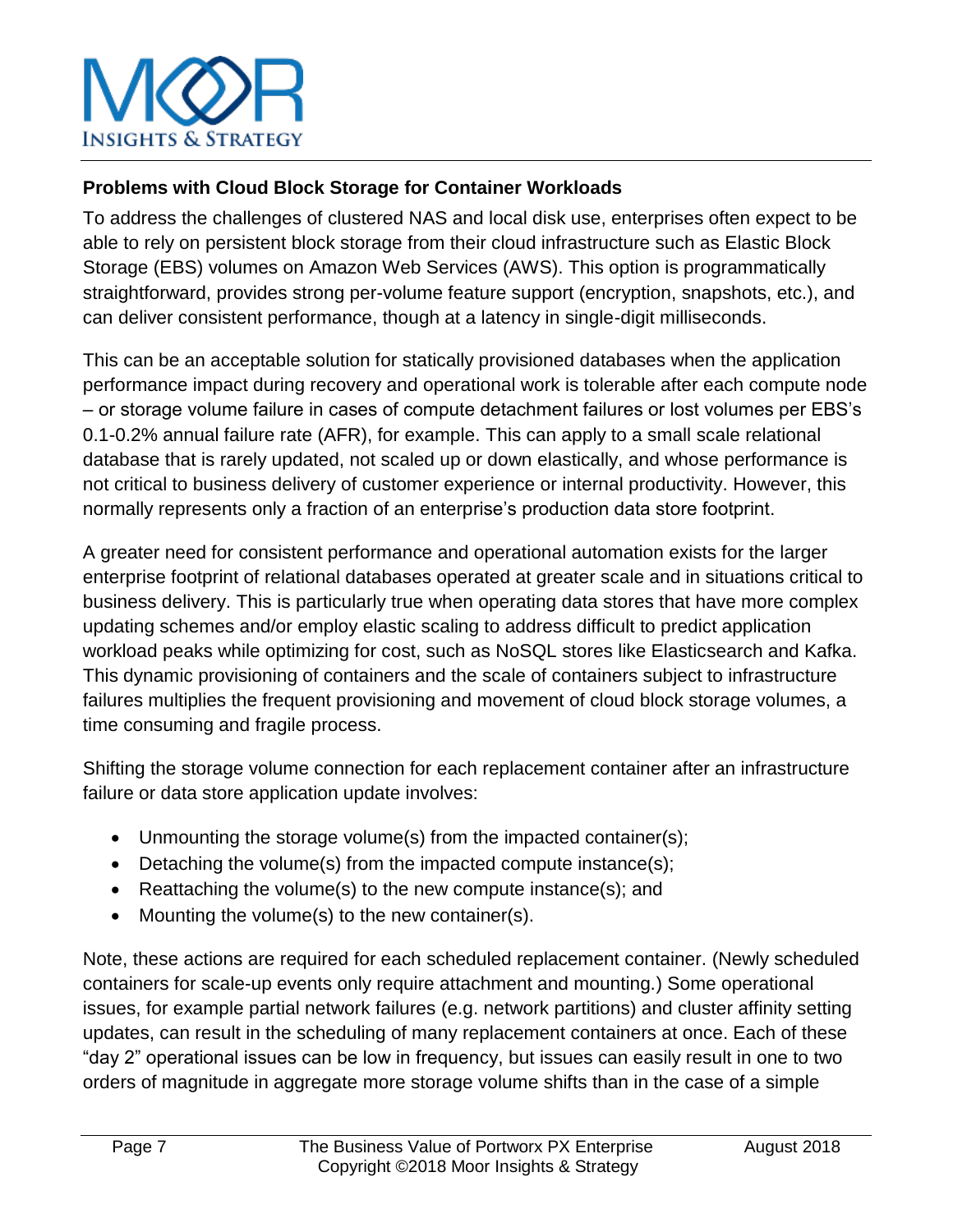relational data store running on VMs when each involves a multi-step impact to the storage volume(s) across all impacted compute instances.

This increase in volume shifts across compute nodes would be acceptable if these actions were reliably flawless and occurring within fractions of a second. Instead, these actions involve enough exposure to delays and failures that they result in regularly occurring operational issues when conducted at the frequency and scale of use with distributed applications on containers.

Delays in detaching from the old node and attaching to the new node can vary from seconds to full minutes. An example failure occurs when the volume detachment application programming interface (API) call fails (the volume is "stuck"). Force detaching a stuck volume involves risk of data corruption or data loss on top of the risk of volume loss from the block storage service's baseline AFR. These risks exist regardless of whether the containers are operated by a container-based cloud platform (e.g. Red Hat OpenShift, Mesosphere DC/OS, etc.) or a container-based cloud service (e.g. AWS EKS, GKE from Google Cloud, Microsoft AKS, etc.), because they all depend on the infrastructure platform's block storage capability.

It can be easier to discard a stuck or lost volume and instead restore the data at the application level from the rest of the cluster just as when operating on bare local disks when running the common open source data stores with distributed architectures offering application level data redundancy. This approach avoids having to scan the volume for corruption or restoring from backup then replaying a transaction log. This is also true when the four unmount, de-attach, attach, and mount steps are delayed.

However, avoiding stuck volumes by relying on application level replication can have a service level agreement (SLA)-impacting performance cost from the perspective of the enterprise applications depending on the stateful application. Imagine a Cassandra or MongoDB database stalling its response for tens of seconds or even minutes. This delay risks impact to the customer's application experience and possibly even the stability of the data store and its dependent applications if they cannot gracefully handle a significant resulting back up in request queues for such periods. While it can be easiest to discard and rebuild the volume via application level replication, this path results in the same challenges as in the local disk case of risking performance impact to the data store cluster and forces consideration of overprovisioning infrastructure resources.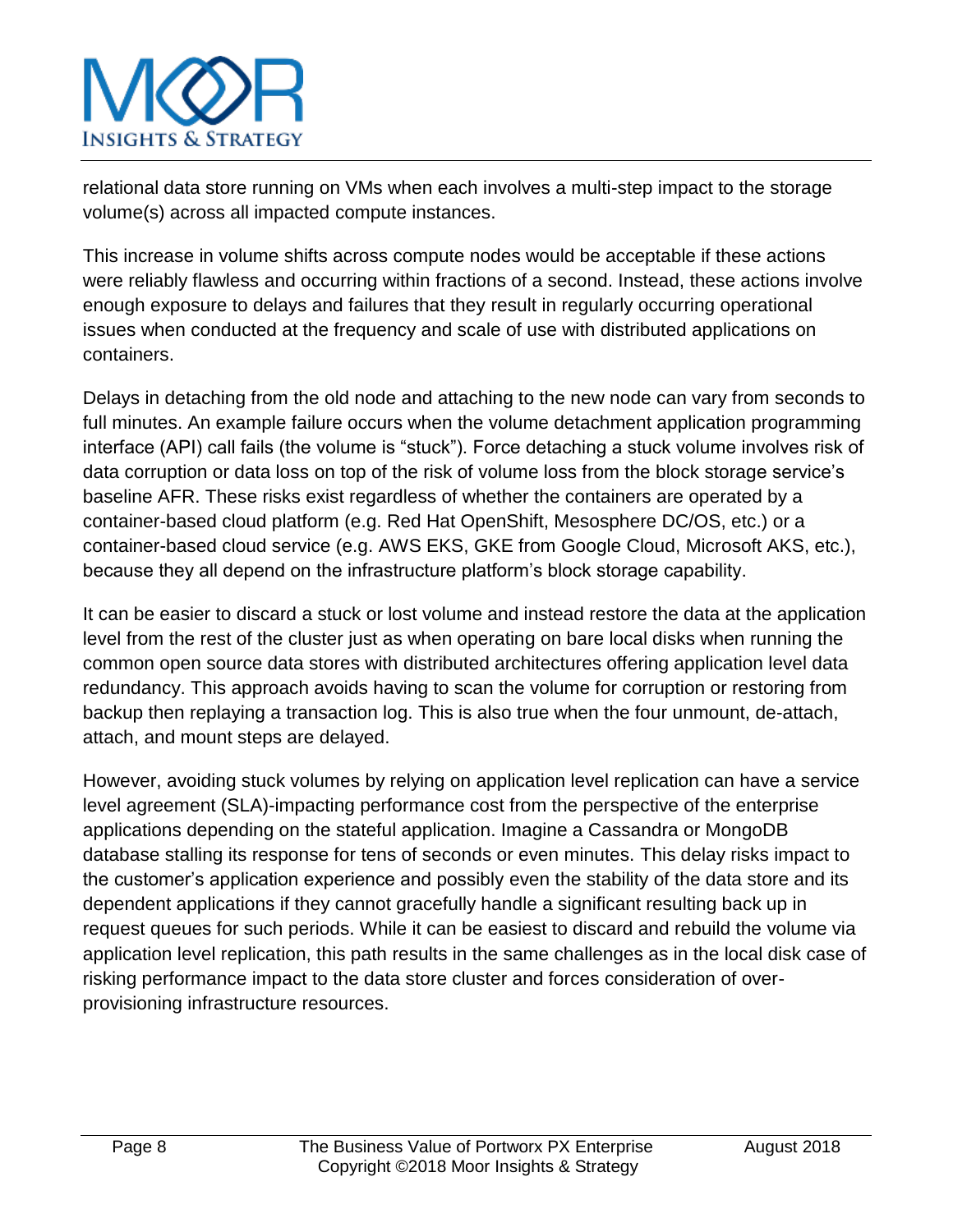

## *THE BUSINESS RISKS OF USING NON-CONTAINER NATIVE STORAGE*

Enterprises relying on these sub-optimal persistent storage options for stateful applications operated in containers can see various types of business impact including platform integration risk; the cost of over-provisioning infrastructure; the cost of increased operations; and reduced developer productivity.

#### **Platform Integration Risk**

The first business risk to consider given the technical strengths and weaknesses of the above options is the integration risk they imply for the breadth of stateful applications addressable with a container platform. The limitations above were specific to the storage architecture. There are two additional types of platform integration risks not addressed well by any of those options: application-level consistency in backups and storage volume alignment with application container scheduling across AZs.

The clustered NAS and cloud block storage options allow taking snapshots of storage volumes but require the enterprise operations team to capture the full set of point-in-time snapshots when recovering from a database backup. This makes taking application consistent snapshots a challenge and risks unsuccessful recovery if inconsistent snapshots lead to data corruption when trying to recover.

To understand why this is more of a challenge than in a VM-based architecture, it is important to understand that cloud-native applications operated in container clusters are often composed of many microservices (i.e. component applications) that are distributed across multiple containers. If an enterprise can't capture the entire distributed state in an application-consistent method at a single point in time, then integration of the container platform with supporting storage is difficult to deliver with an effective backup / recovery and disaster recovery (DR) capability from a performance (i.e., time to recovery) and operational workload perspective.

This leaves application owners to decide whether the integration risk of a challenging recovery in the case of a large-scale infrastructure failure (e.g. multiple AZs or a region) is worth the automation benefits of running their stateful applications in the container cluster. If the value does not justify the risk, it reduces the value of the container platform because it manages fewer applications.

The second type of platform integration risk concerns availability feature support. Cloud providers guide customer use of multiple AZs for optimal application availability based on their data center fault domains, so applications operated in container clusters should be deployed across AZs. As a result, the scheduling of new and replacement containers on compute nodes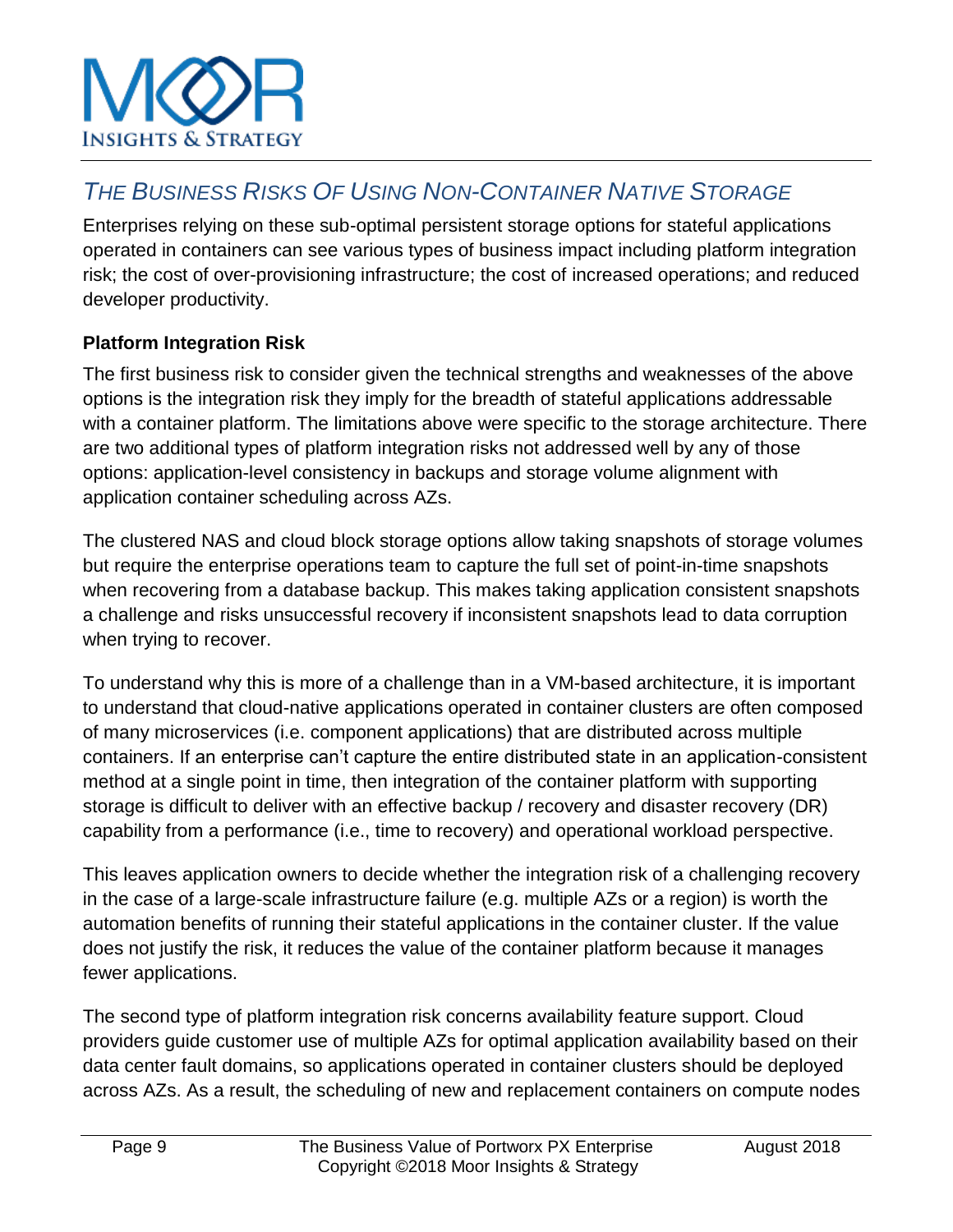occurs dynamically across AZ boundaries. The challenge of maintaining storage volume scheduling (i.e. placement) across AZs in alignment with changes in application container placement is daunting and typically not feasible without container-native storage, resulting in a significant application availability risk. For example, moving clustered NAS volumes deployed on cloud infrastructure between AZs corresponding to each replacement container scheduled to a different AZ would be a significant operational effort in custom automation to develop and operationally support.

Similarly, cloud providers specifically define block storage volumes as confined to a single AZ, so moving them between AZs requires development of custom automation triggering volume to volume copying or re-creating a volume after taking a snapshot. Latency in the scheduled replacement container's availability to the data store cluster is also increased while waiting on the movement of the storage volume in both the clustered NAS and cloud block storage cases.

It is tempting to expect this to be addressable by forcing scheduling of containers to be within the same AZ as the storage volumes on which they depend. In fact, this can address individual compute and storage resource failures but leaves applications vulnerable to large-scale resource failures such as network partitions and full AZ service outages where replacement compute and storage must be re-provisioned in another AZ. These incidents are infrequent, but each of the top cloud providers has had AZ-level network and service outages and warns customers to design with an expectation that those large-scale incidents will recur. Failing to architect for them with container-based applications risks eventual mass application outages.

### **The Cost of Over-Provisioning Infrastructure**

The infrastructure cost risk – whether in fixed, private resources or on-demand, public cloud resources – results from attempts to mitigate the application performance issues described above. The simplest way application operators mitigate risk is to avoid adoption of a container platform for operating stateful applications. This leaves the applications running in VMs at a larger compute cost due to the inefficiency of compute resource utilization when compared to containers.

For teams who do run their stateful applications on the container platform, they often solve performance issues that accompany common failure modes by creating a greater number of nodes so that in the case of failures, each data set that needs to be recovered is smaller. This minimizes the I/O thrashing that occurs when distributed data stores such as Cassandra, Elasticsearch, or Kafka rebuild the data for a node. However, it comes at a significant infrastructure cost since scaling from four to six application level nodes, for example, increases infrastructure costs by 50 percent.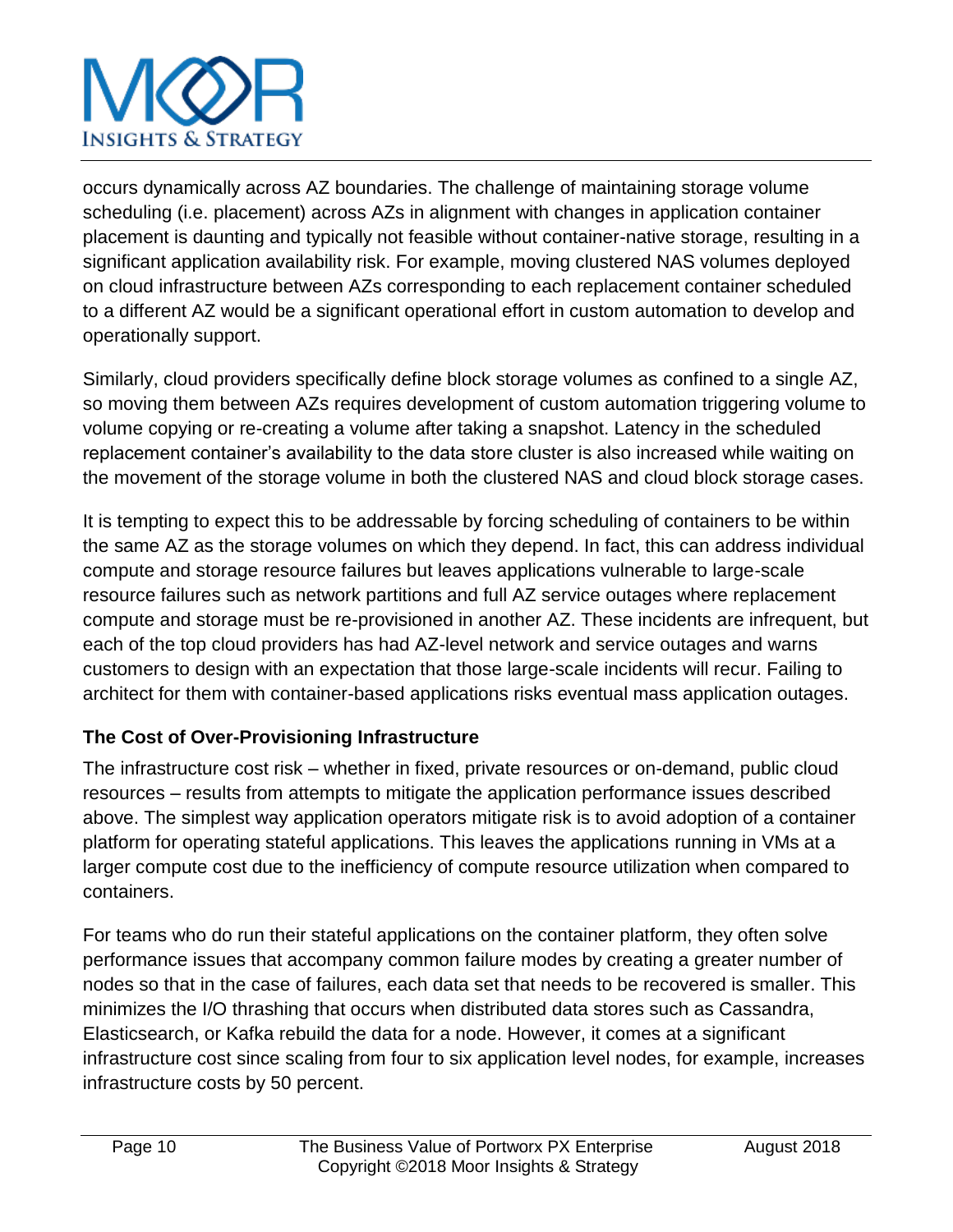An additional, more subtle case of infrastructure over-provisioning risk exists when application operators over-provision the number of containers to manage availability risk instead of performance. For example, a MongoDB database supporting a low scale application workload may be able to service all requests via a single container, but the operator may over-provision resources by running multiple replica containers to ensure performance headroom for quick scaling and availability in case of an AZ level failure. Operators may take this approach due to a lack of storage replication across AZs for availability and allowing ease of quick scale-out. Each potential single node data store deployment deployed instead as two or three nodes is 200 or 300 percent higher compute cost across each low scale workload database.

### **The Cost of Increased Operations and Reduced Developer Productivity**

Operations cost risk exists when application operators either stick with more manual operation of their stateful applications in VMs or provision more replicas requiring operation of a larger infrastructure footprint. The more data stores operators keep off the container platform, the more the enterprise loses out on the benefits of container-based operations automation.

Container platform-based automation not only automates operation of stateful applications, it absolves the development and operations teams from having to develop expertise in each type of data store they deploy. As mentioned previously, the operations staff and support costs can run well over \$1 million per year for a set of 10 different data stores – a situation that is both costly and impractical for many enterprises.

As developers experiment with a wider variety of data stores when developing new applications, particularly as they are empowered with open source options that accelerate application creation, lack of ability to operate the data stores constrains their ability to move fast. Once deploying a new data store, developers are more frequently pulled into operational incidents to fight availability and/or performance fires due to issues with data stores instead of creating value coding. Container platforms, particularly when combined with container-native storage, encode operational best practices in automated handling of these data stores in deployment, updates, scaling, and failure handling. This greatly reduces the operational burden not just on the operations team but on the development team to improve their productivity as well.

### *PORTWORX PX ENTERPRISE: CONTAINER-NATIVE STORAGE*

What would a block storage capability offer if purpose-built for container-based cloud platforms? Ideally, it would: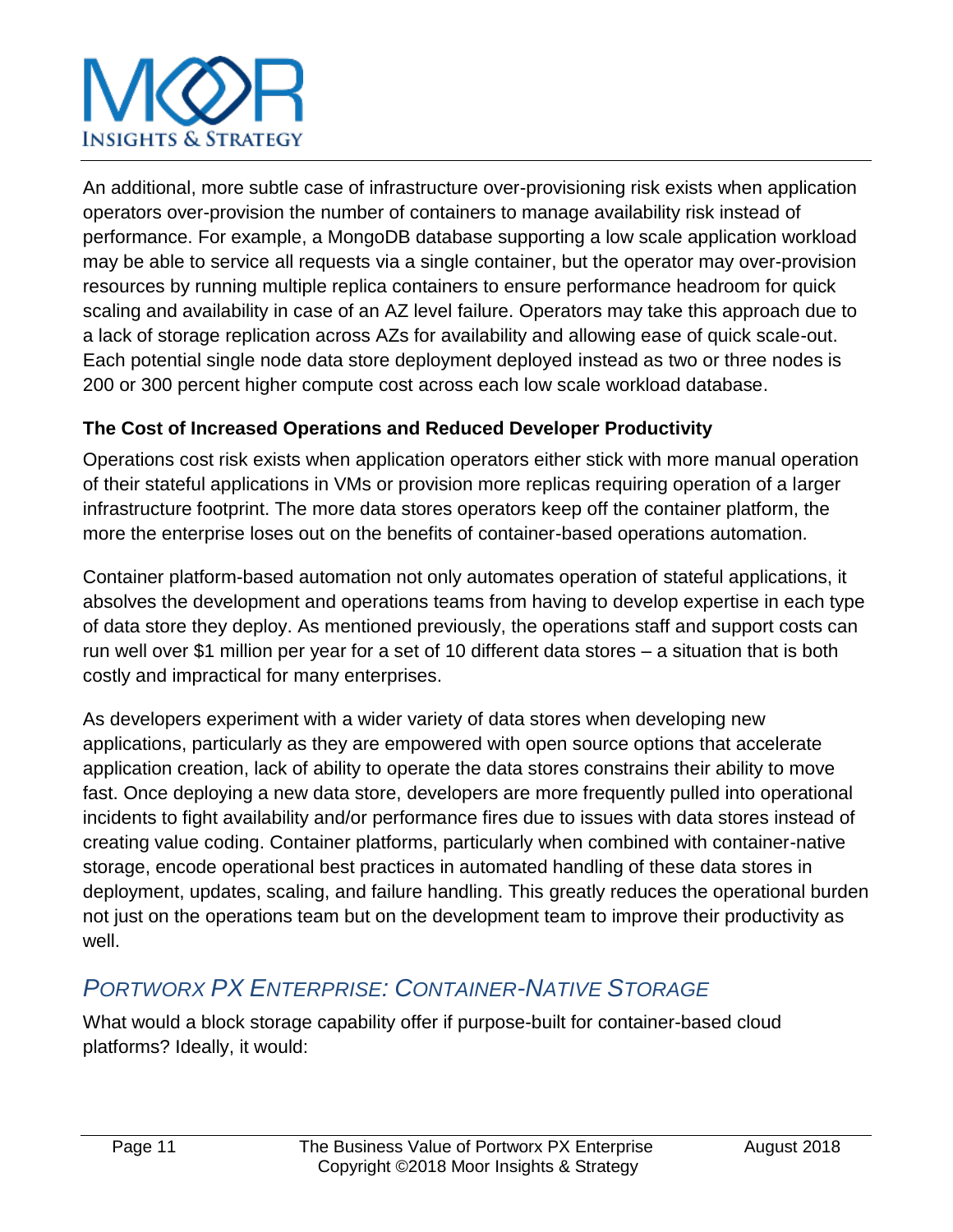

- deliver immediate availability of dynamically provisioned storage volumes;
- synchronously replicate copies of data spread across the cluster in case of failures;
- guarantee hyperconvergence of containers and their volumes on the same host, even after recovery from failure;
- deliver performance approaching that of the native cloud block storage or local disks;
- deliver multi-cloud portability across public and private cloud infrastructures; and
- deliver application-specific point-in-time snapshots along with typical persistent storage features such as encryption.

Past attempts to deliver these capabilities in projects such as Flocker, RexRay, and others succeeded on some aspects, but sacrificed on others. They struggled to offer reliable, immediate availability of pre-populated storage volumes for each new data store container.

Portworx takes a different approach by providing a storage fabric that synchronously replicates volumes across container cluster nodes to eliminate impact from volume delays or failures and provides immediate pre-populated volumes to new containers. This results in an elegant solution that:

- fully abstracts underlying cloud block storage or local disks to address failure modes;
- automates volume replication to pre-populate storage volumes available immediately to newly scheduled containers;
- automates volume replication across AZs to enable cross-AZ application container scheduling and ensure high availability of the volume data;
- delivers a software-defined storage interface for portable programmatic control across multiple public and private cloud infrastructures; and
- $\bullet$  utilizes a lightweight modification to the Linux file system<sup>4</sup> to enable implementation of replication and storage features, such as encryption and application-specific snapshots.

Portworx enables the Kubernetes cluster control system to know where to place new and replacement containers with their associated volume replica to achieve immediate data availability. Only the volume mount step is needed to enable data availability since the volume is already attached to its container cluster node. Figures 1 and 2 illustrate the value of the Portworx storage fabric's replication model that enables swift Kubernetes cluster recovery from node failures for stateful applications, such as PostgreSQL and Cassandra.

l <sup>4</sup> The modification implements a virtual block device layer in the Linux namespace on each node via the Linux File system in Userspace (FUSE) interface. Portworx implements its features by operating on the virtual block device layer.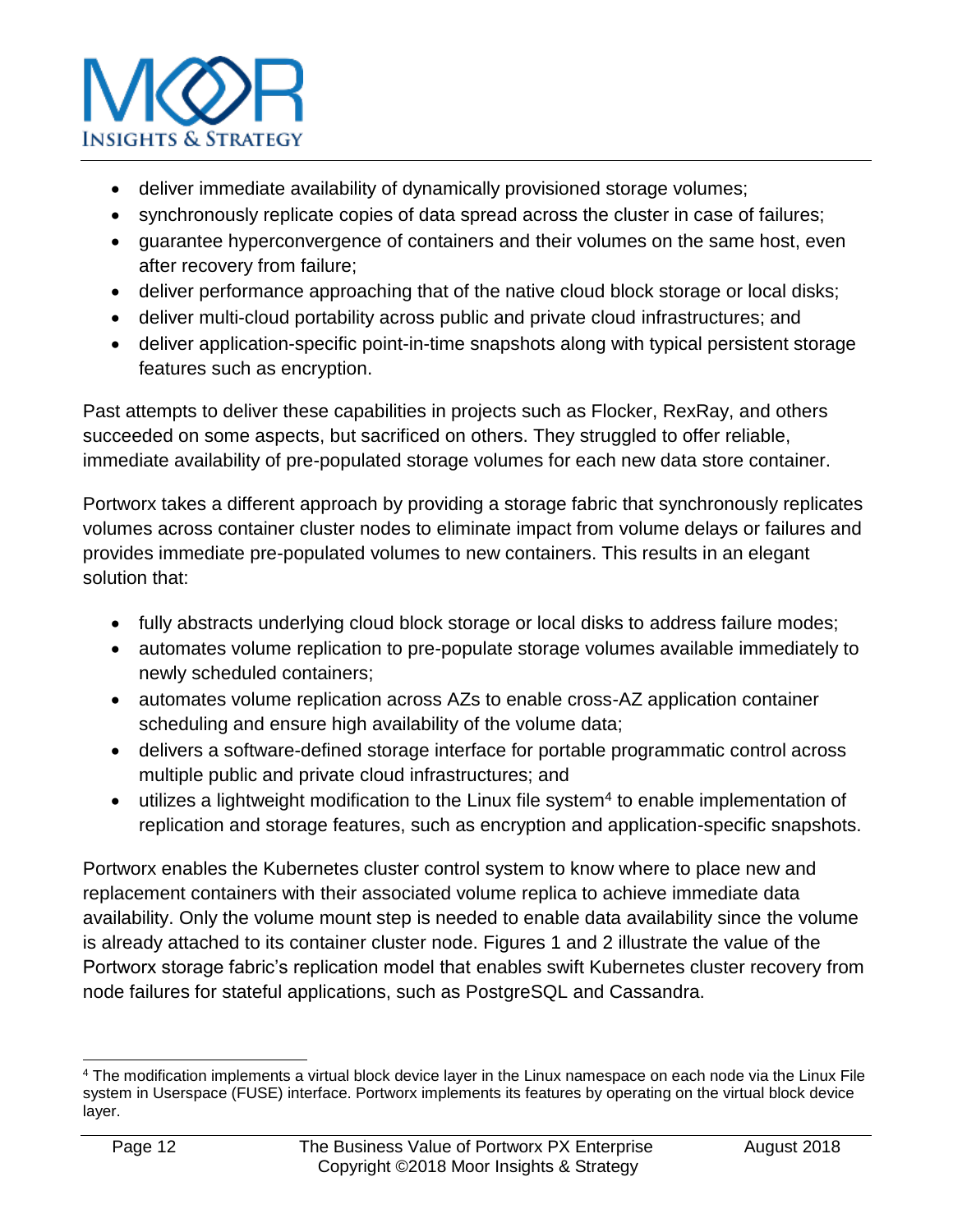

### FIGURE 1: KUBERNETES ADDRESSES NODE FAILURE FOR POSTGRESQL



Kubernetes detects the failure of node-3 where the single PostgreSQL application container was running. Kubernetes reschedules the PostgreSQL container to node-2 based on guidance from Portworx on where existing replicas of the container's Vol-1 data are immediately available (node-1 and node-2). Portworx speeds up the database's readiness to serve requests by avoiding the delays of volume attachment or data replication.

### FIGURE 2: KUBERNETES ADDRESSES NODE FAILURE FOR CASSANDRA



*Source: Portworx*

Kubernetes detects the failure of node-3 where a Cassandra application container was running. Kubernetes reschedules the Cassandra container to node-2 based on guidance from Portworx on where the existing replica of its Vol-3 data is immediately available. This dramatically shortens Cassandra's bootstrapping step to move immediately into the cluster node repair step for recovering quickly to full cluster capacity*.*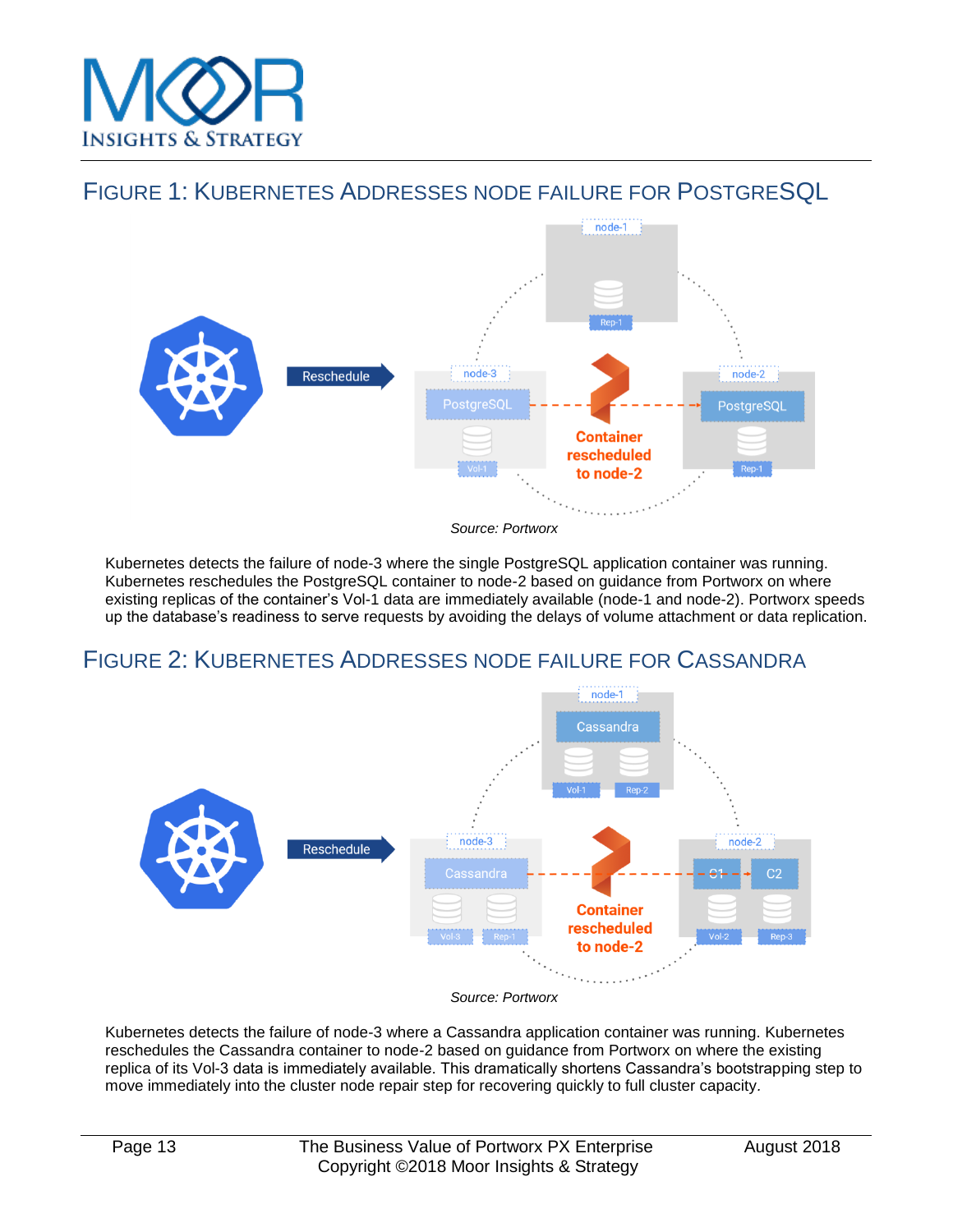Replicas can be deployed across AZs or cloud infrastructures allowing high availability application deployment, and application-specific snapshots allow for data store capture and movement for ease of cross-cloud portability. The storage fabric implements the features of application-specific snapshots, encryption, etc. The control system, file system, and Kubernetes scheduler integration components are implemented in a pluggable model that provides customers with the freedom to replace Portworx's storage fabric implementation in the future.

### **Business Value in Reduced Operations and Infrastructure Cost**

Portworx PX Enterprise delivers business value through both reduced costs and potential for higher revenue. First, operations productivity improvement leads to reduced costs. Achieving operational comfort in running stateful applications on the container platform saves operators significant time – as they no longer have to manage manual changes to individual deployed containers or VMs.

With Portworx enabling fast, reliable storage automation, increased use of the container platform reduces the operations work, mitigating business application performance and customer experience impact during application updates, scaling, and infrastructure failures.

This also allows stateful application operators – whether business application developers or operations staff – to execute full lifecycle management of the application in deploying, updating, taking snapshots, etc. – without the need for traditional specialized storage roles in IT to support them. Traditional storage administration roles can then be repurposed into broader operations or development roles.

Portworx customers cite reduced operations cost as a top benefit. Michael Wilmes, software architect for airline IT services at [Lufthansa Systems,](https://portworx.com/press_release/lufthansa-systems-enlists-portworx-help-deliver-award-winning-boardconnect-flight-connectivity-entertainment/) sees fewer moving parts resulting in less failover work. "Once Portworx was set up in the Docker cluster, the overhead of managing stateful containers became virtually zero," said Wilmes. For Simon Boisen, CTO of online university study platfor[m](https://portworx.com/cassandra-postgres-elk-ops-kubernetes/)  $Lix$ , the benefit is clear. "Portworx saves us time. Time is the most important resource in a startup."

Second, operating stateful applications on a container platform using Portworx enables reduced infrastructure cost in multiple ways. Stateful application operators no longer need to over-provision compute and storage resources for their data store. They trust their data store can scale elastically to address peaks in load from dependent business applications and deliver sustained performance during recovery from container failover. For example, a relational database may need a set of four read slaves to service peak read-heavy load at times, but normally only needs two read slaves. Portworx replication allows such a fast, reliable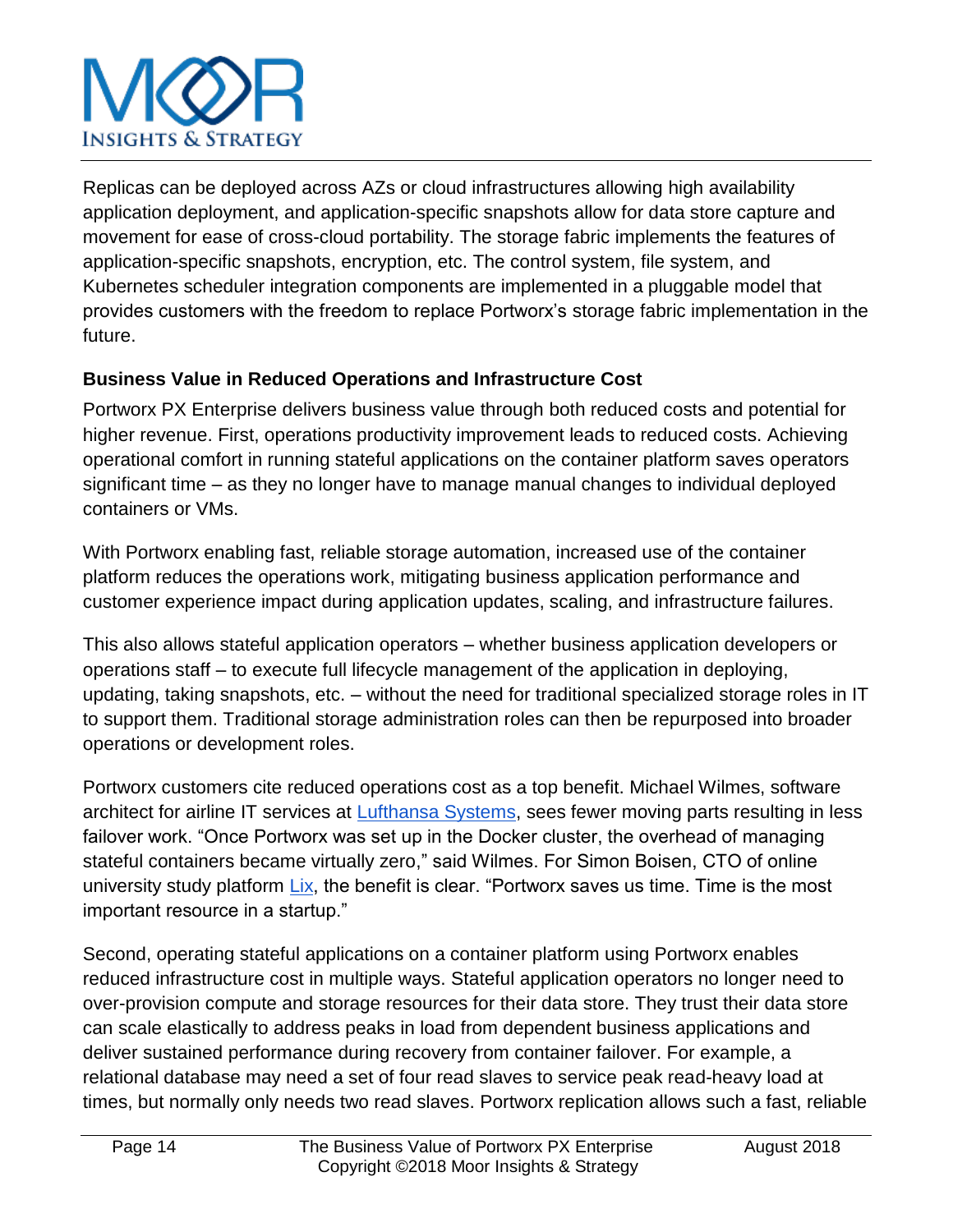scaling of read slaves that the operator no longer needs to run the maximum read slave count for periods well under peak load.

Enterprises can save \$200 per month<sup>5</sup> when they don't have to run two read slaves, which is a financial savings that can be achieved for even a small relational database resource footprint. This is similarly true with MongoDB and other NoSQL databases, when servicing steady-state load with fewer provisioned replicas per shard. With MongoDB consuming greater compute resources per node at a higher cost than a small relational database, the cost savings of reducing the deployment size by just one replica can exceed \$1000 per month<sup>6</sup> per database instance.

[Beco,](https://portworx.com/architects-corner-jeffrey-zampieron-cto-beco-inc/) a workforce space analytics provider, found that Portworx reduced I/O flooding during Kafka recovery and enabled failover at least twice as fast as Kafka's application-level replication-based recovery. This is a good example benefit of the sustained performance during recovery from container failover. This improvement enabled Beco to reduce its Kafka broker count from five to three for a 40 percent savings in compute cost. For an organization scaling to 10 types of databases at just 10 instances of each type, a savings of \$200 - \$1,000 per instance per month represents \$240,000 - \$1,200,000 in potential savings per year.

Portworx can provide additional cost savings in storage via thin provisioning of storage volumes. Portworx allocates virtual storage to containers that maps to over-subscribed physical storage, which allows provisioning additional storage only when it will be utilized. For example, Portworx can provide four 100 gigabytes (GB) virtual storage volumes based on a single 200 GB physical cloud block storage volume at 2X over-subscription. As the four virtual volumes fully utilize the 200 GB physical space, Portworx can allocate more physical space up to the full 400 GB of the virtual volumes. They provide the additional physical space by automating provisioning of additional volumes or resizing existing volumes (e.g. via elastic volume resizing of cloud block storage).

Consider an example of a single MongoDB instance with three read slaves. The application team may anticipate needing up to 500 GB of SSD cloud block storage per node. This would require 2 terabytes (TB) overall. However, the database can begin with just 1 TB for the master

l <sup>5</sup> Cost determined based on two read slaves consuming Amazon EC2 m5.xlarge VMs with 16 GB of memory in U.S. East Ohio On-Demand at \$0.192 per hour for a total of \$281.09 per month for two slaves.

<sup>&</sup>lt;sup>6</sup> Cost determined based on MongoDB node sizes [recommended by AWS](https://docs.aws.amazon.com/quickstart/latest/mongodb/architecture.html) for Amazon EC2 with at least 55 GB of memory (r4.2xlarge or c5.9xlarge or larger) in U.S. East Ohio On-Demand at a cost of at least \$0.532 per hour for a monthly cost of \$389 per replica node. Cutting the replica count by one across three or more shards results in a minimum of \$1,167 per month in savings.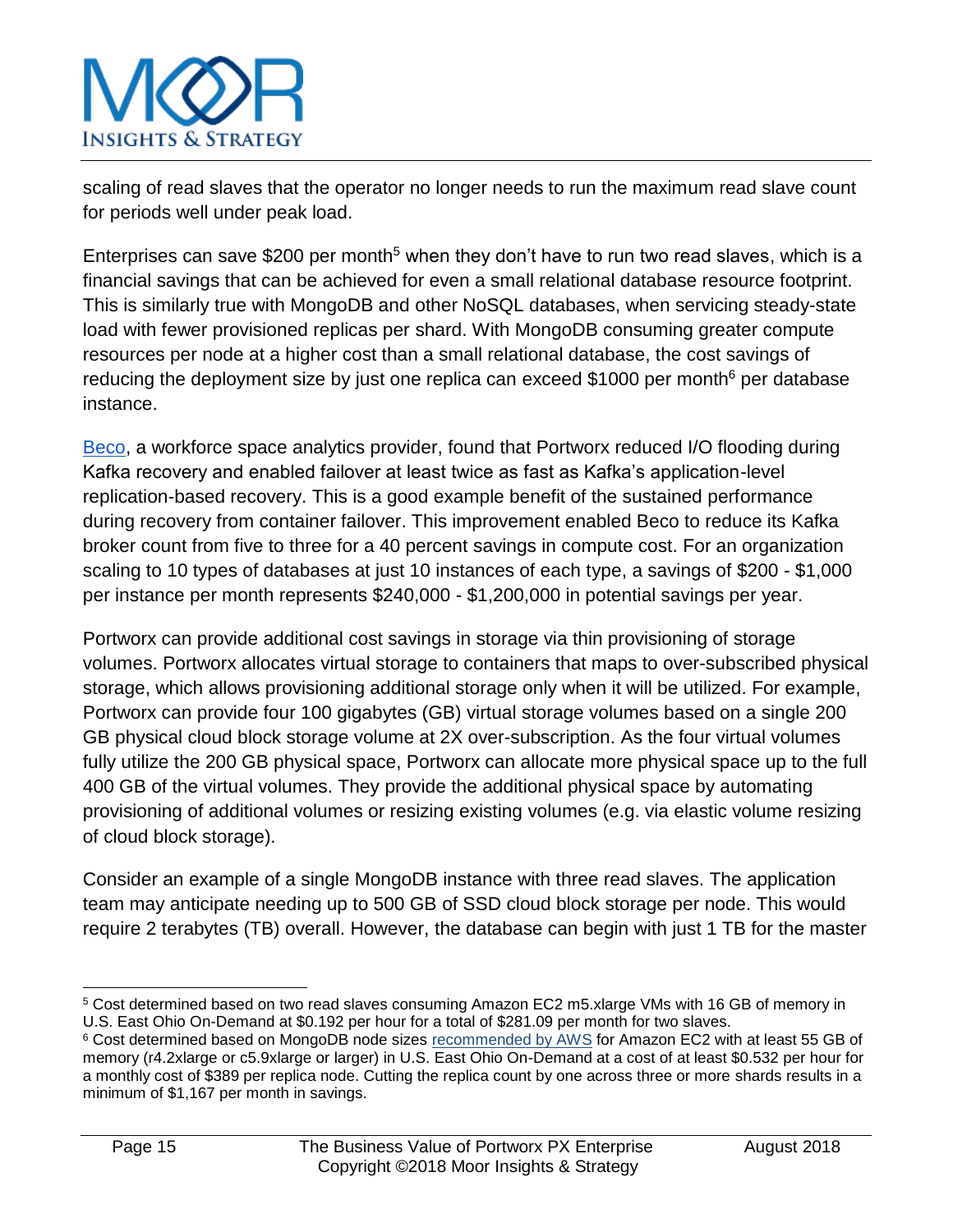and three slaves. This is a savings of \$100 per month<sup>7</sup> on the second 1 TB that is not provisioned until needed. While the storage cost savings opportunity is less than the compute savings opportunity per data store instance, the storage savings opportunity can be more consistently available across types of data stores and VMs. The storage savings opportunity can still accumulate into tens to hundreds of thousands of dollars in savings.

### **Business Value in Increased Revenue**

Portworx solutions can provide a more consistent customer experience and improved business productivity in enterprise application development. When a data store is performing more consistently, customers will have a better experience that is likely to drive higher engagement for service adoption or product purchase, which potentially increases revenue. The fast failover of stateful application containers via Portworx storage is critical to mitigating data store performance impact during recovery to preserve consistency in the customer experience. Venkatesh Sivasubramanian, data platform lead, fo[r](https://portworx.com/ge-mesosphere-dcos-portworx/) [GE's Predix platform,](https://portworx.com/ge-mesosphere-dcos-portworx/) stated that after container failovers, their customers are "able to go back and look at the system as if there was no change on the infrastructure".

The benefit of improved business productivity in enterprise application development means more developer time spent coding instead of fire-fighting operational issues. Hugo Claria, hosting division head, at IT services provider[,](https://portworx.com/architects-corner-naitways/) [Naitways,](https://portworx.com/architects-corner-naitways/) explains, "The real business value of Portworx is time. We can get to market faster with Portworx than we could if we implemented everything ourselves." As Jeffrey Zampieron, CTO of Beco, describes, "Portworx is a battleproven, highly reliable storage solution that scales with our increasing demand and enables our development team to focus less on storage and more on building new software services."

## CALL TO ACTION

Infrastructure, operations, and application development leaders can benefit from early recognition that the stateful applications on which their rapidly developed stateless applications depend will be best deployed and managed in the same container platform. Those recognizing this but delaying prioritization of adoption of a strongly supportive container-native storage solution, are missing out on substantial opportunities for cost reduction and improved revenue growth.

Moor Insights & Strategy (MI&S) recommends that infrastructure and operations (I&O) leaders – as the traditional organizational thought leaders on opportunities for technology-enabled cost

l <sup>7</sup> Savings calculated based on Amazon EBS General Purpose SSD volume pricing of \$0.10 per GB per month applied to 1 TB of storage for \$100 per month in savings.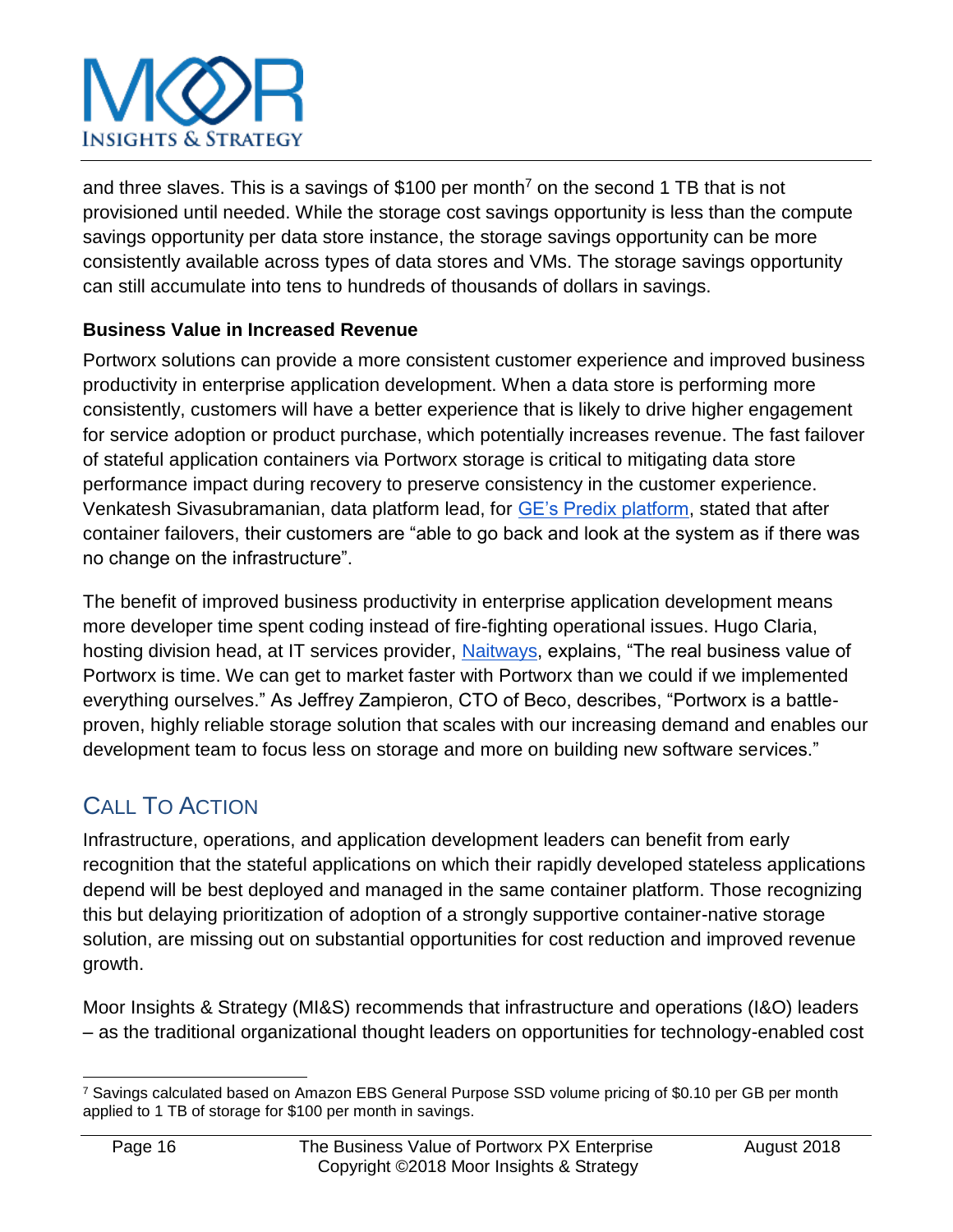

efficiency and growth – surface the business value of adopting a container-native storage solution for their container platform. It is important that I&O leaders advocate for capabilities for the platform to support optimal long-term stateful application deployment to fully benefit from its value.

MI&S recommends that I&O leaders consider Portworx PX Enterprise as a container-native storage fabric for their container platform. Portworx's unique offering enables storage availability, performance, and features necessary to operate a full portfolio of stateful and stateless applications on the same container platform. As a result, enterprises can reduce operations and compute infrastructure costs, improve revenue growth through optimized customer experience, and increase developer productivity.